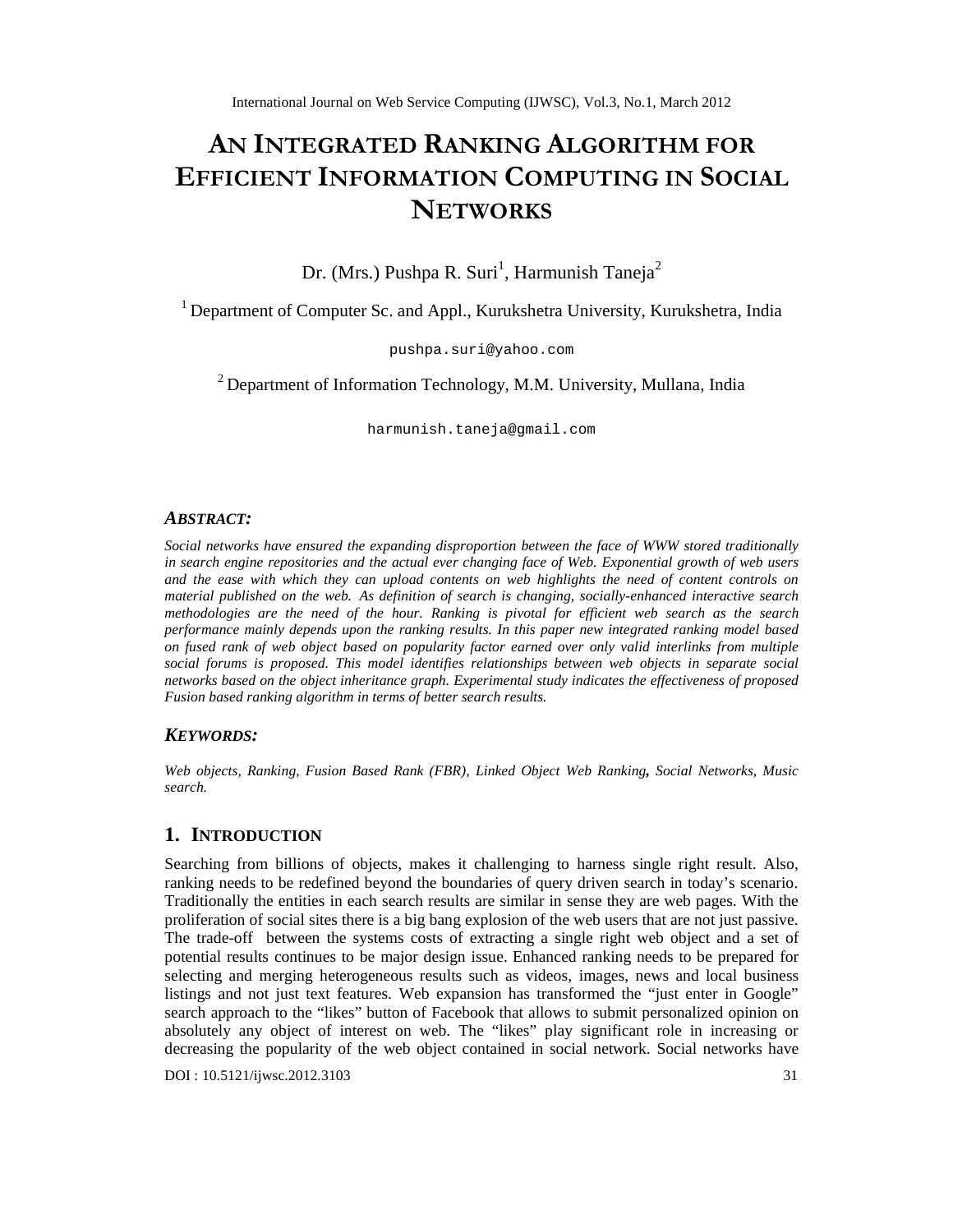paced the wave for involving users at all level of search and creating a raised level of interest in manual indexing [1]. Consequently its impact on the ranking method is imperative. All search engines use some kind of web object link-based ranking in their ranking algorithms. This has been the result of the success of Google, and its PageRank link algorithm [2]. Traditionally from small amount of labeled data to more recently, machine learning technology are exploited to create ranking function. But existing technologies are inadequate for search applications offered by various modern social networks. A new learning framework that could rank related web objects that may be heterogeneous from multiple distinct and or similar social forums is desired. Vertical search engines refer to the search services restricted by specific information, such as music, image, video and academic search [3]. Popular vertical search engines like Academic Search [4], Google Scholar[5], Froogle [6], Movie Search [7], Image Search [8][9], Video Search [7], News Search [10] and many more have become increasingly effective in serving users with specific needs. But social networks reflect real world data sets as heterogeneous, semi-structured and multi-relational. Ranking function is most critical part of the search engine with two key factors viz. relevance and quality [11].

The social network users are the volunteers to actually rate the music which is a development to be noted for enhancing the traditional ranking methodology. If search results for query based on a song are coming from different social networks, then it is not an easy task to rank them because ranking of song in one social network may be higher and in the second it may be less. Motivated by such observation, the proposed framework i.e. FBR (Fusion based Rank) for Social networks fuse the ranking scores of searched web objects (music) from heterogeneous social networks by identifying the relation link between web objects from different social forums. We propose an integrated ranking method in heterogeneous social network by recognizing relatedness among different web objects that could be reflected in the ranking particularly a more famous a singer is, the more likely the songs will receive majority likes. Consequently more famous songs lead to more popularity of singers than those that are less cited. The paper is organised as follows. Section 2 outlines the applications of web information computing. Section 3 elaborates the related work highlighting the challenges and choices faced in ranking web objects from multiple social networks and presents the attribute based comparison of popular social networking sites. Section 4 and 5 extends the concept of ranking and the social networks and global ranking over web. Section 6 elaborates the framework for fusion based web object ranking in social networks. The Ranking algorithm is proposed in Section 7. Section 8 describes the experimental study. The results on the effectiveness of the proposed Fusion Based Rank framework are discussed in Section 9 and finally the paper is concluded in Section 10.

# **2. APPLICATIONS OF WEB INFORMATION COMPUTING**

One of the major inventions of the 1990s is the WWW. Since its advent in 1991, the web has evolved as global interconnection of individual networks operated and used by both public and private sectors. Its origin can be traced back when Internet was the tool to interconnect laboratories busy in government research.

WWW has been exponentially expanding reaching every remote corner of the earth. It has revolutionized the availability of electronically accessible information. Historically the information computing methodologies implemented were sufficient to tackle only 623 websites on the internet (1993), than today, when there are over 165 million websites on the internet. The graph quoted in Figure 1 [12] further approves that enhancing the rudiments of traditional information computing over web is the need of the hour.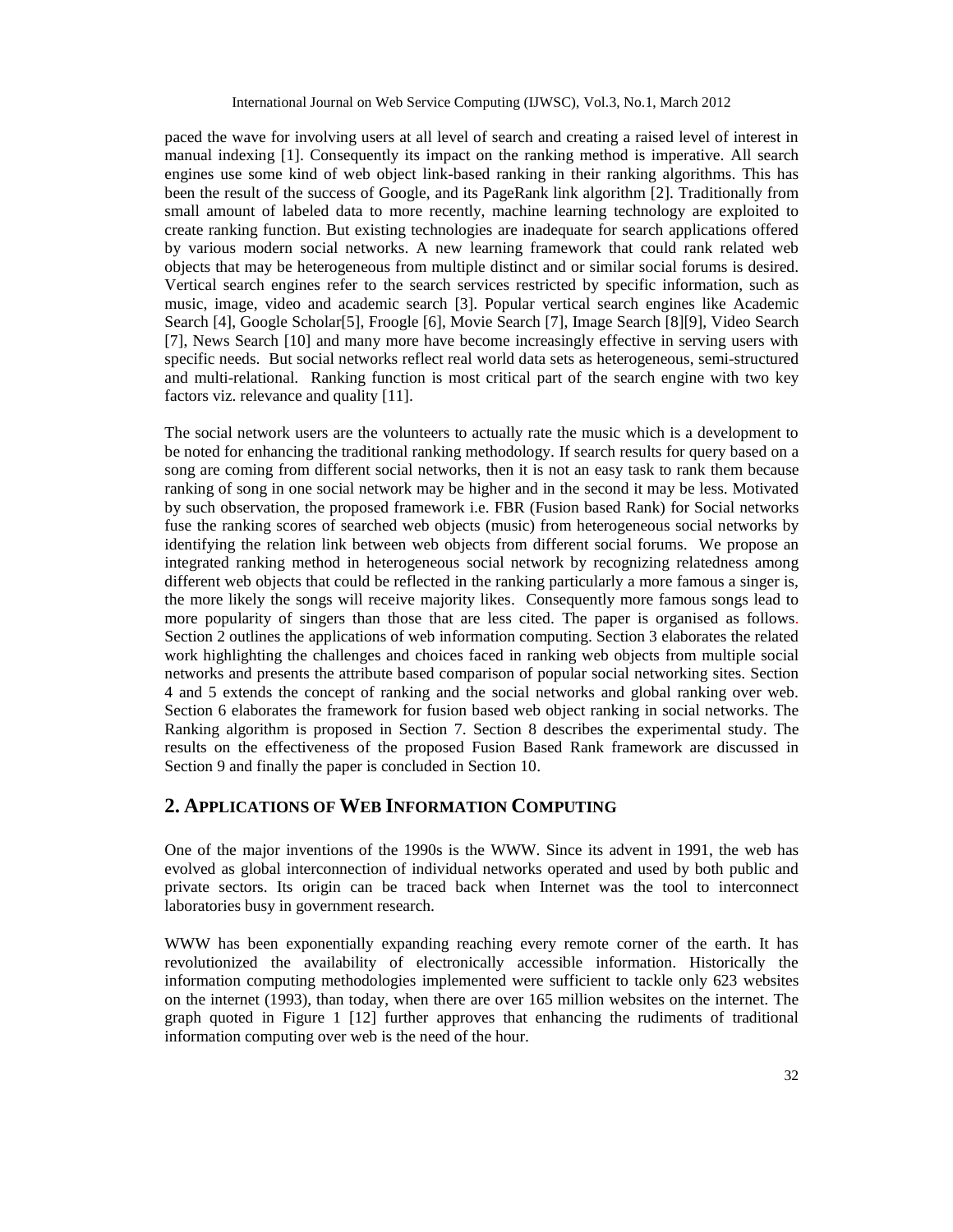Web information computing has spectrum of applications from academic research to commercial applications. The enormous increase in the quantity of online text available and the demand for access to different types of information by diverse users have, however, led to transformed applications of web information computing in a wide range that go beyond simple web page retrieval, such as question answering, web object detection and tracking, summarization, multimedia retrieval, biological and chemical informatics, searched results mining, software engineering and genomics [13]. The applications of web information computing also include the content search in the digital libraries, media search like image, music, news, blog and video retrieval. Web information computing provides a flexible and open platform for electronic commerce and other peer to peer approaches, searching on the desktop, enterprise, federated, mobile, and social search for varied web users.



Figure1: Total Sites across all Domains Aug. 1995 - Nov. 2011 [12]

Domain specific applications of information computing include expert search, geographic information computing, and web information computing in specific domains and other vertical searches.

# **3. BACKGROUND**

Traditionally search engines have only had access to three major types of data describing web pages, i.e., web page content, link structure and query or click through log data. A not so new entry to this family of document types is the user generated content describing the pages directly is less explored [14]. Networked web pages and their ranking has been noticed at length like PageRank [13], HITS [15]. The theory of PageRank is very simple, i.e, "good pages reference good pages" and are labelled with have higher PageRank. But ranking social network web objects, on the other hand, is employed for exploring links between similar web object from heterogeneous origins. Object-level ranking has been well studied for vertical search engines. But algorithms evolved from PageRank [13], PopRank [3] and LinkFusion [16] proposed to rank objects coming from multiple communities suggests that the ranking is restricted by the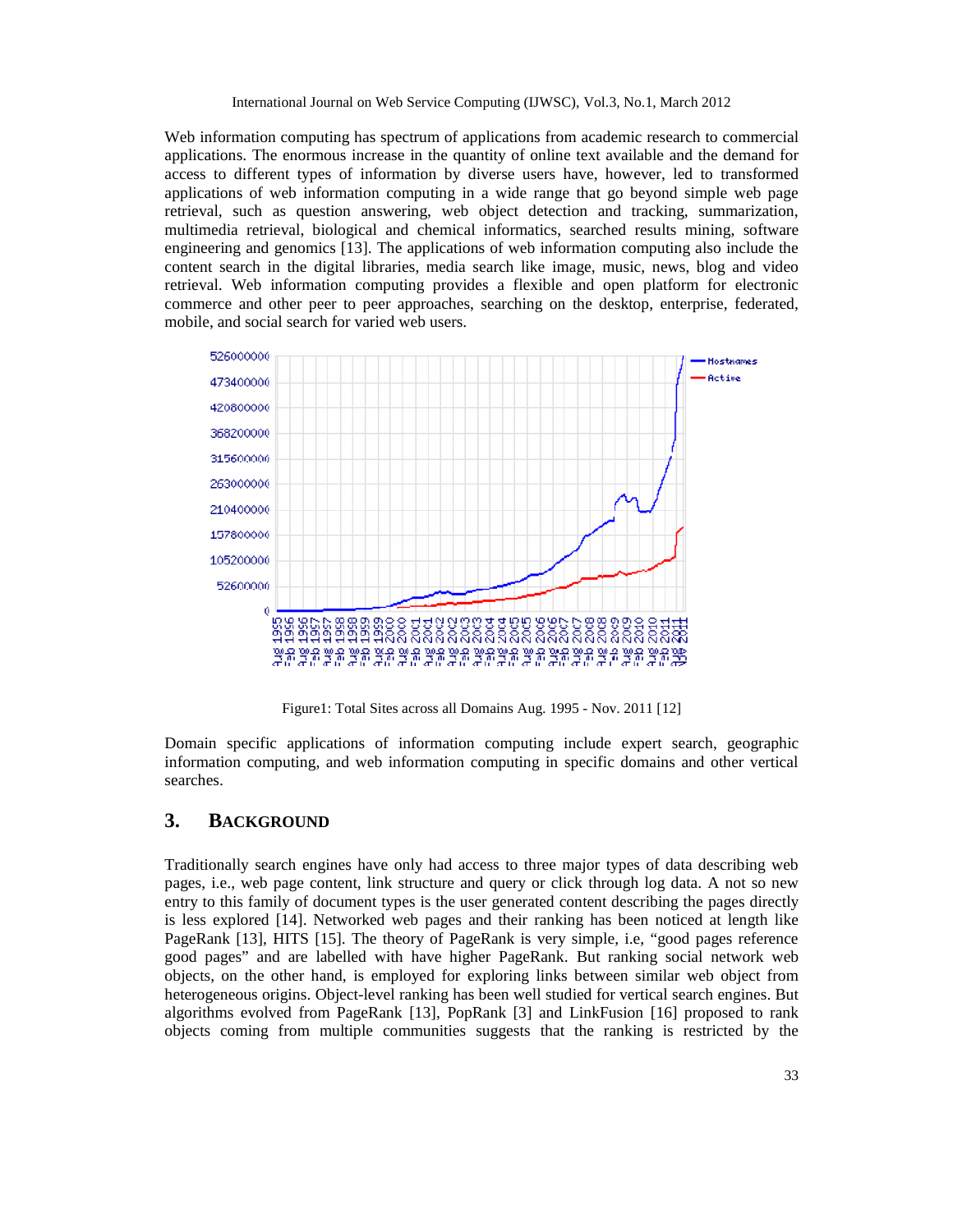unavailability of well-defined graphs of heterogeneous data in some kinds of vertical domains in which objects.

The challenge of integrating ranks of web objects from multiple heterogeneous social networks lies in their distinct ranking systems. The ranking interval or scale including the minimal and maximal ratings for each web object is varied from 5 points to 10 points rating scale. Another important issue is the rating criteria of different social forums. Also there may be ambiguity in the quality of the same score [17]. Future of WWW is where individuals are linked together in addition to web pages. The rise of social networks and its hold over common man interest from academician to a naive web surfer indicates the inefficiency of traditional search theories in general.

Table 1 presents the comparative elaboration of the top fifteen most popular social networking sites with attributes like monthly visitors and various ranks (as on July 13, 2011) *eBizMBA Rank* [18], *Alexa* Global Traffic Rank [19] and U.S. Traffic Rank from both *Compete* [20] and *Quantcast* [21] that are constantly updated at each website's.

| <b>Name</b>     | Logo                  | <b>Estimated</b><br><b>Unique Monthly</b><br><b>Visitors</b> | eBizMBA<br>Rank | Compete<br>Rank | Quantcast<br><b>Rank</b> | <b>Alexa</b><br>Rank |
|-----------------|-----------------------|--------------------------------------------------------------|-----------------|-----------------|--------------------------|----------------------|
| Facebook        | facebook              | 700000000                                                    | $\overline{2}$  | 3               | $\overline{2}$           | $\overline{2}$       |
| Twitter         | Ewitter               | 200000000                                                    | 15              | 30              | 5                        | 9                    |
| Linkedin        | Linked in.            | 100000000                                                    | 33              | 57              | 26                       | 17                   |
| mySpace         | my_                   | 80500000                                                     | 50              | 26              | 44                       | 79                   |
| <b>Ning</b>     | <b>Ning</b>           | 60000000                                                     | 143             | 180             | 120                      | 128                  |
| Tagged          | <b>TAGGED</b>         | 25000000                                                     | 255             | 382             | 151                      | 141                  |
| Orkut           | orkut                 | 15500000                                                     | 401             | 570             | 540                      | 93                   |
| hi <sub>5</sub> | hi5                   | 11500000                                                     | 479             | 983             | 392                      | 62                   |
| myyearbook      | <b>MUON SER</b>       | 7450000                                                      | 617             | 522             | 293                      | 1036                 |
| Meetup          | <b>Meetup</b>         | 7200000                                                      | 635             | 644             | 732                      | 528                  |
| Badoo           | bad⊙o                 | 7100000                                                      | 653             | 1346            | 489                      | 125                  |
| bebo            | $\bullet$             | 7000000                                                      | 655             | 944             | 434                      | 588                  |
| mylife          | mylife                | 5400000                                                      | 865             | 118             | 688                      | 1789                 |
| friendster      | ©friendster,          | 4900000                                                      | 955             | 1920            | 643                      | 301                  |
| Multiply        | multiply <sup>®</sup> | 4300000                                                      | 1136            | 2446            | 677                      | 285                  |

Table 1. Comparison of the Top 15 Most Popular Social Networking Sites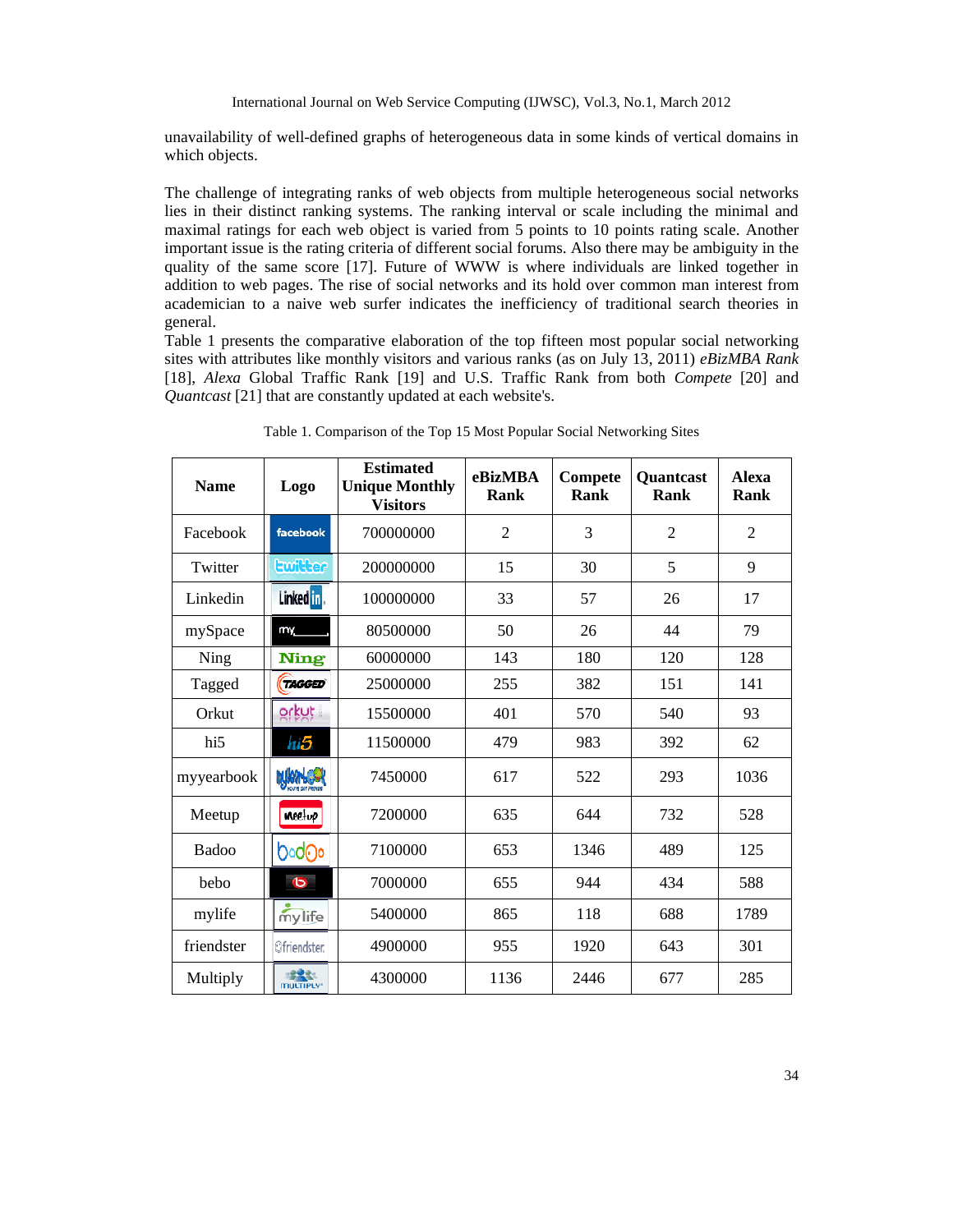# **4. RANKING AND SOCIAL NETWORKS**

Ranking as the name suggests deals with ordering the search results of a query according to a certain measure of relevance to the user's query. Information computing in general has ranking techniques that greatly simplify the user interaction with large search results in the predefined relevance. Ranking estimates the quality of a set of results retrieved by a search engine [22]. Traditional information computing advocates the use of major boolean, probabilistic, or vectorspace models. Modern information computing promotes the link structure of the web as links supports positive critical review of a web page's content which originates from outside of the control of the page's author. This makes the information extracted from informative links less vulnerable to manipulative techniques such as spamming [13], [15], [23], [24] still many ranking issues remain to be explored.

Complimentary to the emergent face of internet, the web user has also shown an embryonic growth not only in number but also in diversity that has spurred research challenges for matching users with interesting web content. Particularly, social networks offers many indications reflecting interests of a user such as the links in the network, user profiles, likes buttons and text in user-generated content. Such heterogeneous information which is mostly unstructured from varied sources lacks to model relevance that further mount to the challenges of the web information processing. Social networking services such as Facebook, Youtube and Twitter are as important as oxygen for many making it an indispensable component of the web.

# **5. GLOBAL RANKING OF WEB PAGES**

The Random Surfer model [25] and the page rank based selection model [26] are described as two major models [27]. Page rank based selection model tries to capture the effect that the search engines have on the growth of the web by adding new links according to page rank. The page rank algorithm is used in the Google search engine [28] for ranking search results.

Google is a prototype of a large-scale search engine that makes heavy use of the structure present in hypertext [13]. Google is designed to crawl and index the web efficiently and produce much more satisfying search results than existing systems. Link Analysis Ranking [29] emphasize that hyperlink structures are used to determine the relative authority of a web page and produce improved algorithms for the ranking of search results. The prototype with a full text and hyperlink database of web pages is available at [30]. In the current era there is much concern in using random graph models for the web [31].

PageRank is a link analysis algorithm used by the Google Internet search engine that assigns a numerical weighting to each element of a hyperlinked set of documents, such as the WWW, with the purpose of "measuring" its relative importance within the set. Google is designed to be a scalable search engine with primary goal to provide high quality search results over a rapidly growing WWW [32]. Link-based ranking algorithms rank web pages by using the dominant eigenvector of certain matrices like the co-citation matrix or its variations [13]. Distributed page ranking on top of structured peer-to-peer networks is needed because the size of the web grows at a remarkable speed and centralized page ranking is not scalable [33]. Page ranking can be propagation rates depending on the types of the links and user's specific set of interests [34]. Page filtering can be decided based on link types combined with some other information relevant to links. For ranking, a profile containing a set of ranking rules to be followed in the task can be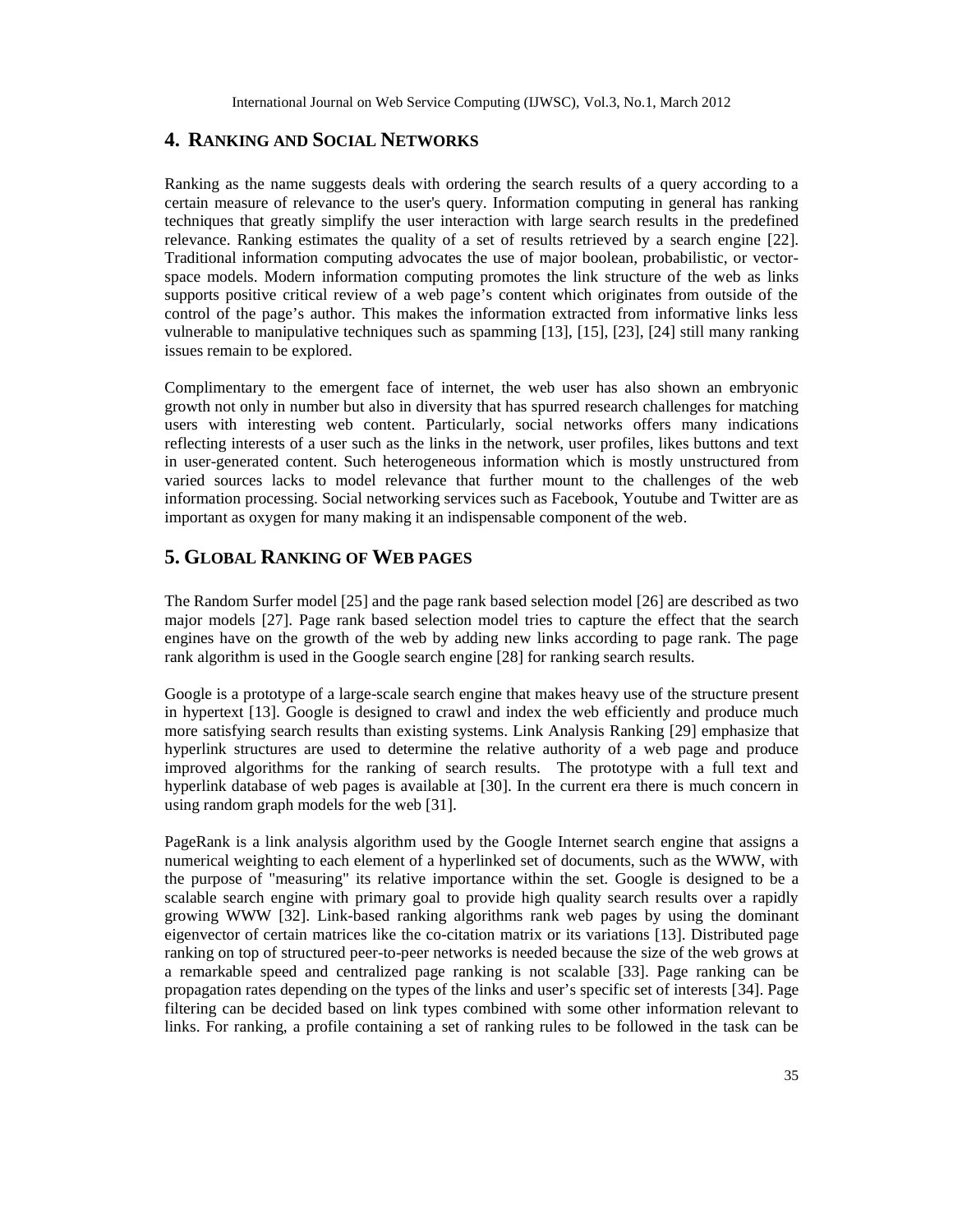specified to reflect user's specific interests [35]. Similarities of contents between hyperlinked pages are useful to produce a better global ranking of web pages [36].

# **6. FBR (FUSION BASED RANK): FRAMEWORK**

Manually the ranking criterion can be standardized by score normalization and transformation if the search involves same song or singer [37]. This section presents an integrated ranking framework FBR to analyse inter- and intra-type links and to sort web objects in different social networks at the same time. The conceptual scheme of proposed integrated ranking framework is shown in Figure 2.

Two kinds of links among web objects are defined: intra-type links: which represent the relationship among web objects within a social network, and inter-type links: which represent the relationship among web objects between different social networks.

FBR exploits the two layer hierarchical approach as shown in Figure 2 for identifying the inheritance and aggregation relationships between classes by creating super classes that may encapsulate the services or features common to other classes.

There are k graphs  $(S_1, S_2, \ldots, S_k)$  where each  $S_i = (O_{in}, E_i)$  is the un-weighted undirected graph (social network) of web objects  $O<sub>in</sub>$  with links as  $E<sub>i</sub>$ . The classes may belong to different social networks  $S_1$ ,  $S_2,...S_k$ . Social Network  $S_i$  has a collection of related web objects  $(S_i: O_{i1}, O_{i2},$  $O_{i3}$ ..... $O_{in}$ ) where i varies from 1 to k and k is the social networks integrated. If the web objects of different social networks share such a relationship as "has" or "contains" between them, an aggregation link is identified which is further implemented for rank computation.

The rank computed by each social forum is labelled as the partial rank. The proposed framework add a popularity factor based on each interlink of the web object pointing to the queried object based on object inheritance graph. Different types of relationship are given different popularity factor.



Figure 2. Integrated social networks for enhanced Fusion based ranks: FBR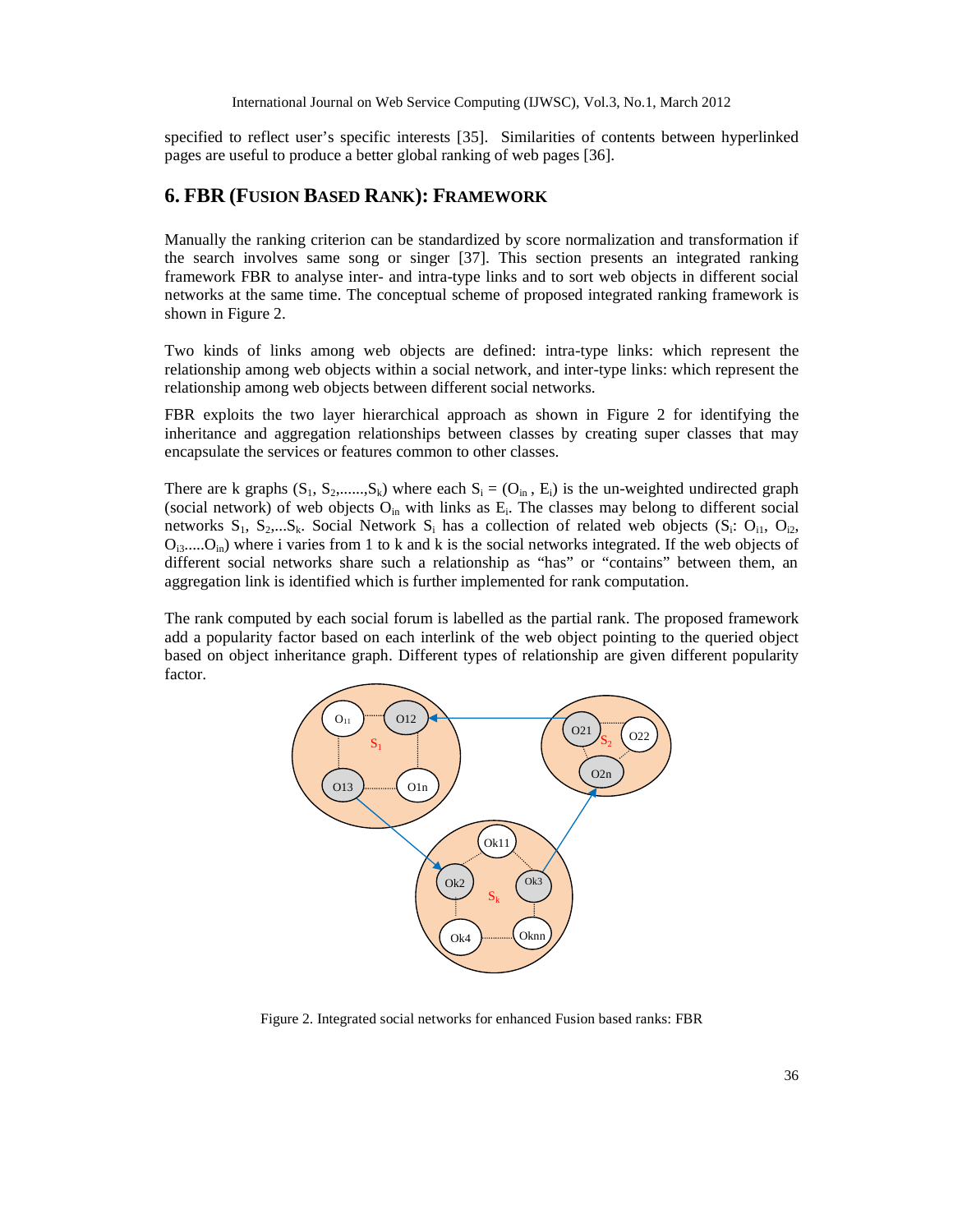# **6.1 COMPONENTS OF FUSION BASED RANKING FRAMEWORK.**

The proposed model calculates the rank for web objects with the activity flow of the FBR method as shown in Figure 3. Essential components of FBR framework are Query Handler, Link Administrator and Relationship score Manager and Fused Global Rank. Figure 3 elaborates the basic configuration and working of the proposed model. The main components of are as under:

• **Query Handler:** When the users request based on query terms, the invocation goes to the Query Handler. It extracts one or more web objects from the entered query and filters similar requests as single and forwards it to various social networks.



Figure 3. Activity flow of FBR Method

- Web Object Matching: All the related web objects in various social networks contribute to the final rank of the search results. This module filters the related objects in social networks under study. It searches the desired web objects from the various repositories over web. It stores the domain specific feature set as  $(F1,F2,\ldots, Fm)$  where m is the total features under consideration. It stores inheritance network graph corresponding to the specific feature set reflecting the relatedness among the web objects from various social networks sharing attributes inherited from its super classes. The retrieved web objects defined as set of features is matched for their association with the generated inheritance graph. The relevant interlinks are further handled and labeled as type *valid* and forwarded to the fused global rank or if found not valid are discarded.
- **Relationship score:** Relationships among objects contribute to their popularity factor and this module computes the score of searched web objects in terms of its valid interlinks over other social networks.
- **Fused Global Rank**: This module computes the final Global rank indicating the actual level of relevancy of the search results.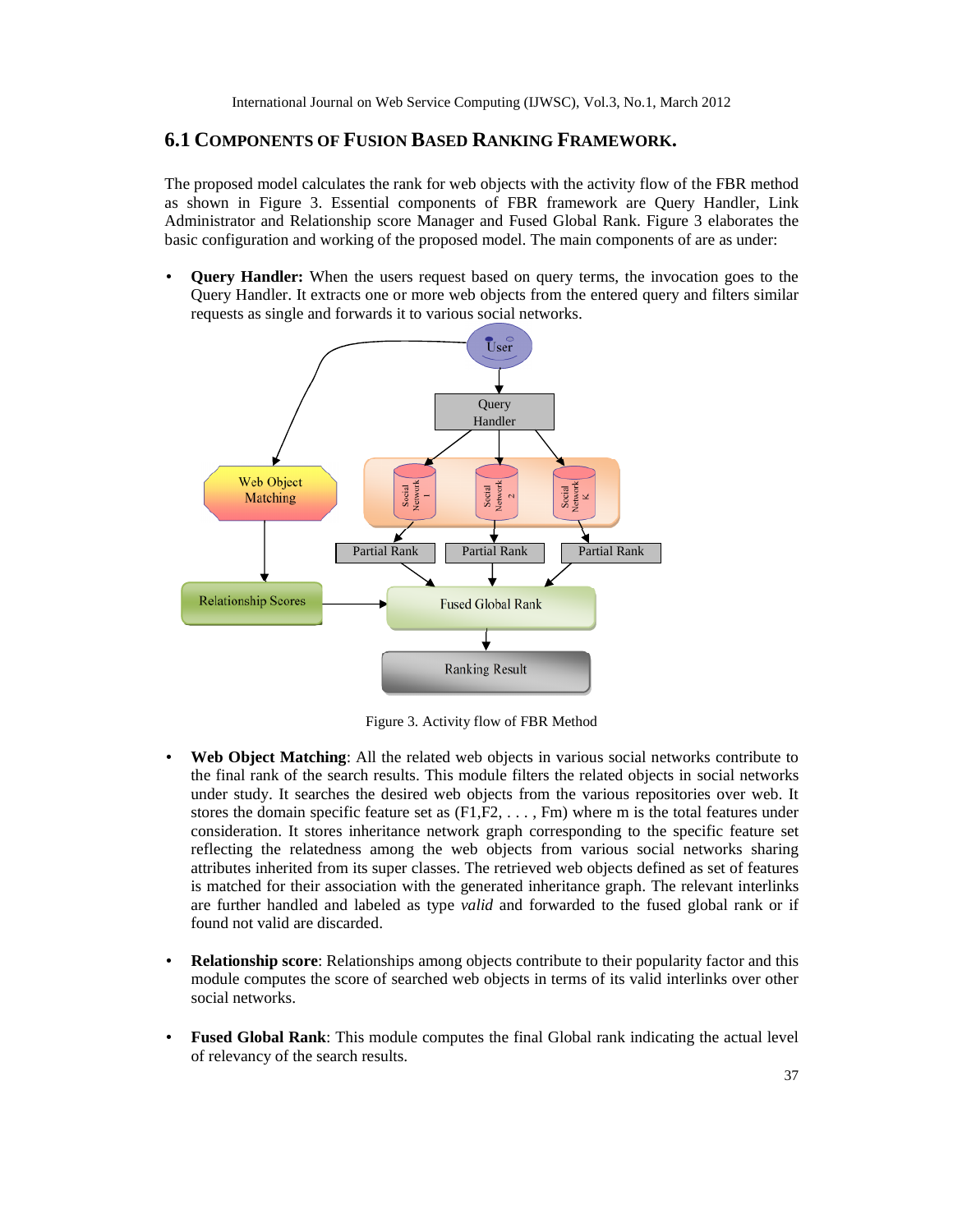# **7. PROPOSED RANKING ALGORITHM: FUSION\_BASED\_RANK**

The Algorithm for FBR method derived from proposed framework is as below:

| <b>Algorithm: Fusion_Based_Rank</b> |                                                                                                                                                                                                                                                                                                                                        |  |  |  |  |  |  |
|-------------------------------------|----------------------------------------------------------------------------------------------------------------------------------------------------------------------------------------------------------------------------------------------------------------------------------------------------------------------------------------|--|--|--|--|--|--|
| Step 1                              | The Users / Clients request for desired web information.                                                                                                                                                                                                                                                                               |  |  |  |  |  |  |
| Step 2                              | Query handler Processes the Clients requests and filters similar requests as single.                                                                                                                                                                                                                                                   |  |  |  |  |  |  |
| Step 3                              | Web objects Partial ranks are computed by performing link analysis equipped with<br>user's feedback as manual indexes.                                                                                                                                                                                                                 |  |  |  |  |  |  |
| Step 4                              | Partial ranks are furnished for each social network S <sub>i</sub> by exploiting Intra-type links.                                                                                                                                                                                                                                     |  |  |  |  |  |  |
| Step 5                              | Web Object Matching module generates the relationship function $Rel_i$ for $i^{th}$<br>retrieved web object as                                                                                                                                                                                                                         |  |  |  |  |  |  |
|                                     | $Reli = F(f1, f2, \ldots, fn), \oplus$                                                                                                                                                                                                                                                                                                 |  |  |  |  |  |  |
|                                     | where web object feature set $(f1,f2,\ldots,fn)$ are the features matched with the<br>domain feature set (F1, F2, , Fn) and a constant threshold $\epsilon$ is the minimum<br>number of features of the web object $i$ to be matched with domain feature set for it<br>to be a member of the inheritance network graph of that domain. |  |  |  |  |  |  |
| Step 6                              | IF n (number of features of the web object $i$ matched with domain feature set)<br>><br>€                                                                                                                                                                                                                                              |  |  |  |  |  |  |
|                                     | $Reli = 1$<br><b>THEN</b>                                                                                                                                                                                                                                                                                                              |  |  |  |  |  |  |
|                                     | <b>ELSE</b><br>$= 0$                                                                                                                                                                                                                                                                                                                   |  |  |  |  |  |  |
| Step 7                              | IF $Reli = 0$                                                                                                                                                                                                                                                                                                                          |  |  |  |  |  |  |
|                                     | THEN $i^{th}$ web object interlink is not valid                                                                                                                                                                                                                                                                                        |  |  |  |  |  |  |
|                                     | ELSE $i^{th}$ web object interlink is valid and contribute to the popularity factor of the<br>web object.                                                                                                                                                                                                                              |  |  |  |  |  |  |
| Step 8                              | The popularity factor is combined with the partial ranks to estimate a global rank<br>for the searched web object.                                                                                                                                                                                                                     |  |  |  |  |  |  |

# **8. EXPERIMENTAL STUDY**

There exist a number of redundant popular songs between any two social forums, because music web site may submit song to many social forums in order to obtain the feedback or comments. The proposed ranking method FBR emphasizes that although the ranks of duplicate songs in different social forums should be almost equal but practically this is not the case. The rank variation is ruled by the interest of the people connected to the social network. In the proposed work, Object orientation concepts help identifies the relationships of the searched web object within and across social networks. Each social network is viewed as a sub graph where each web object and its relationship with other web objects is reflected in the form of multiple level inheritance.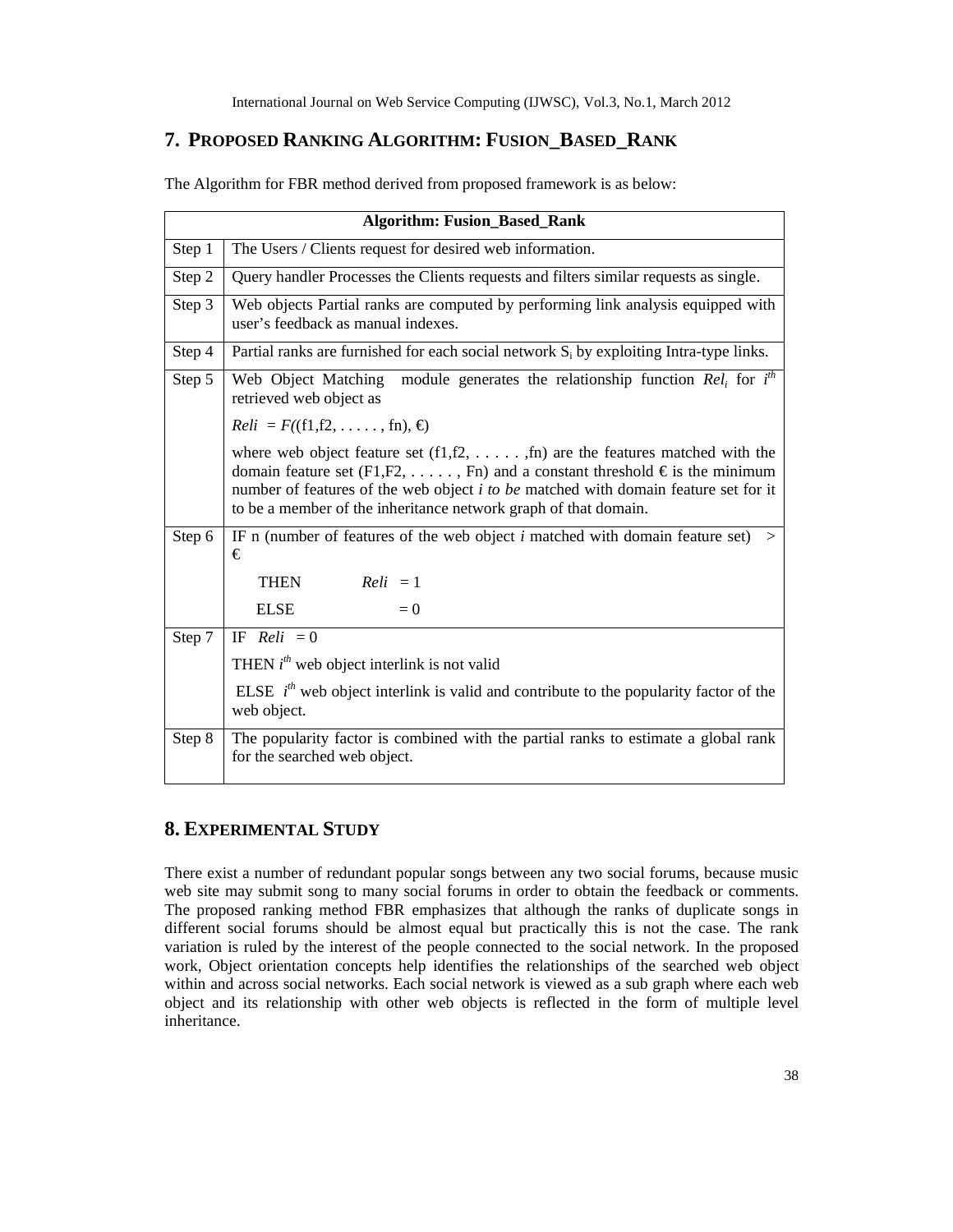

Figure 4. Music Object relationship graph

The attribute value of web objects is obtained by iteratively calculating the periodic user's feedback. It is clear that the more popular the web object is, the more likely the user is interested in it. For ranking the most unique feature of the proposed approach is the web object graph with heterogeneous links e.g. a music object song may be searched by a set of other music objects that may be sung by a set of singers object and included in other web object album as shown in Figure 4.

### **8.1 Datasets**

Our study requires two sets of data: web objects and popular social networks. We explored various options for datasets, and eventually decided not to use data from popular social network services, such as Orkut, Facebook as the datasets in these sites are rich on social networks, but poor on web documents. We used data from YouTube which offers both rich web document data and extensive social network information. We first started with ten internet users randomly chosen with high degree and different interests, and obtained their friends and music interests. Then we used these friends as the new players and fetched the friends and music metadata from these. This process was iterative and stopped until no more options were available or the number of retrieved web users exceeded a pre-defined threshold.

### **8.2 Web Object Data**

In the YouTube music dataset, each web object contains rich metadata such as album title, genre, tags, popular artists, description, uploader, rating, etc. These metadata were downloaded with our crawler and stored locally. The music is labelled with 10 main categories (Pop, Rap, Rock, Jazz, Today's hit, Reggae, Country, International, Comedy, and Latin etc.) as provided by YouTube. In this experiment, we defined a user's interest with one of these music categories. If the majority of a user's videos fall into one category, we regard that web object with higher relatedness score. With the metadata of music web objects, the indexes for music documents are built. The values in the fields: title, tags, genre and description were parsed into terms to create an inverted index using, in which each term in a specific field points to a collection of music documents. These indexes can be easily used to generate term document relatedness scores.

#### **8.3 Social Network**

In YouTube, each user has attributes such as name, gender, location, date of birth, friends, music uploaded, and about-me. Social networks can then be constructed based on the information obtained. An inter-type link was created between two web objects if they exist in similar context. In this experiment, we used two fully connected social networks based on the downloaded music data:

•  $S_1$ : Social Network 1: a larger social network that consists of 18,576 different registered users and 39,271 music uploaded by users;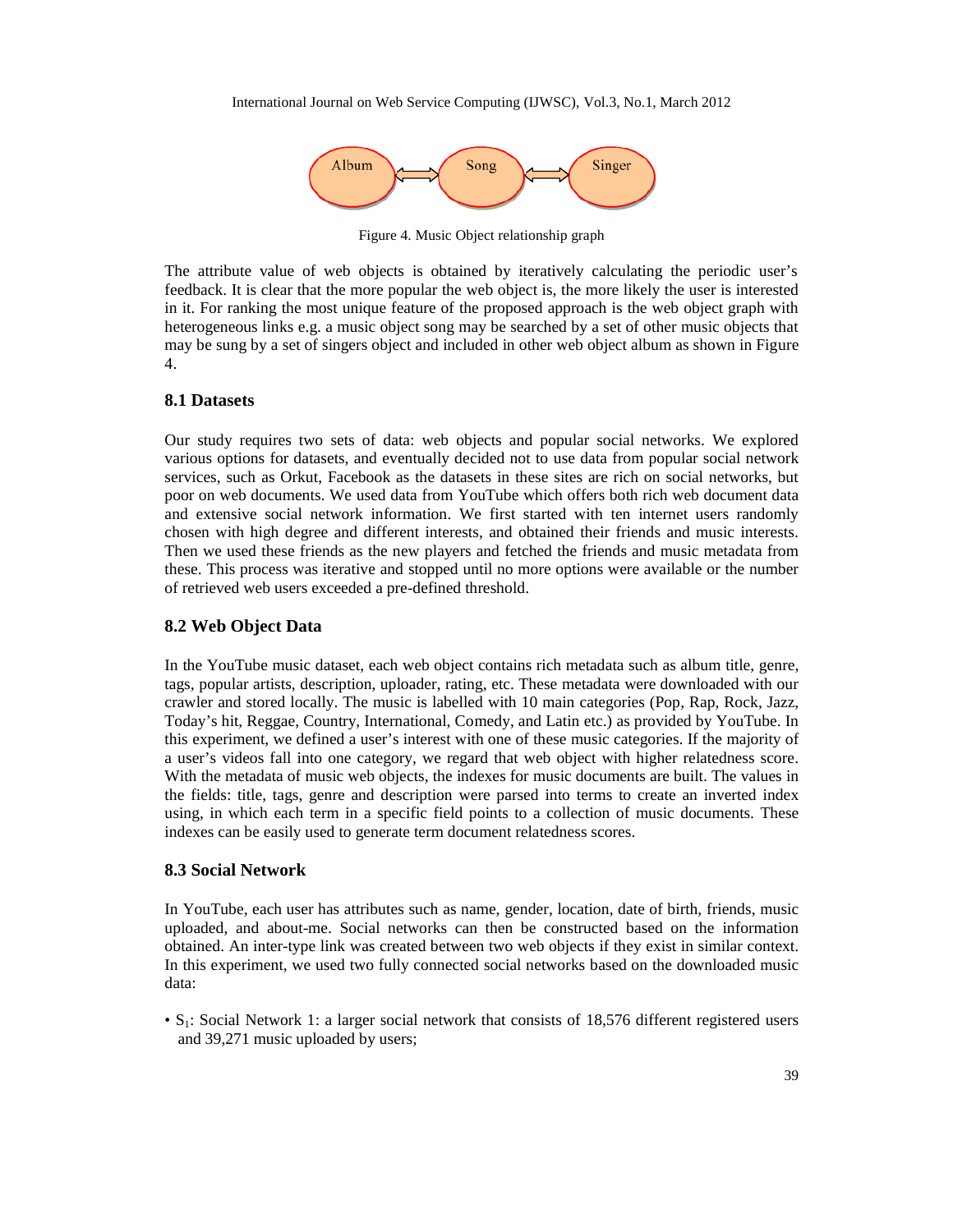•  $S_2$ : Social Network 2: a smaller network that has 2,464 users and 7,978 music uploaded by users.

### **8.4 Evaluation**

To examine the effectiveness of the proposed Fusion based ranking algorithm, we compared following two algorithms:

**Baseline:** tf-idf [11] was used as the base line method.

**Fusion based Rank (FBR):**  $FBR(Q, O, Rel) = f(S_i, Rank(Q, Web object), Rel (Rel Score))$ where Q is the query, Rel score is the similarity value between web objects in social networks. tfidf values are normalized.

In each category, we choose ten queries that are related to the music category but at the same time could also refer to things that do not belong to the category. Queries in the music category were about album titles, singer etc. The top twenty returned music of each query were mixed and presented to two web surfers for independent evaluation. They evaluated each returned result based on to what extent the returned music was relevant to a query as well as to what extent the music was related to the user's interest. Table 2 shows the scores used to rate the relevance of a return. The highest score of a return is 5 and the lowest score is 0. After a pilot experiment, the inter-rater reliability among two raters was 70%, indicating that they reached a reasonable agreement about the relevance criteria [38].

|        | High | Medium | Low |
|--------|------|--------|-----|
| High   |      |        |     |
| Medium |      |        |     |
| Low    |      |        |     |

Table2. Evaluating Content Relevance

We used *Normalized Discounted Cumulative Gain (NDCG)* [39] metric to evaluate the ranking algorithms. This method measures the usefulness of the ranking result based on the relationship between the relevance scale of web objects and their position in the ranking. The premise of DCG is that highly relevant documents are more useful when they have higher ranks in the result list. The NDCG at position *k* is given by:

$$
NDCG_K = \frac{DCG^R_K}{DCG^T_K}
$$

$$
DCG^{X}{}_{K} = \text{Re} l_{1}(X) + \Sigma \frac{\text{Re} l_{i}(X)}{\log_{i}}
$$

where *i goes from 2 to k*

 $Rel<sub>i</sub>(X)$  shows the level of relevancy for the result at position *i* in rank X.

 $DCG<sup>T</sup><sub>K</sub>$  is the value for the optimal rank at position *k*.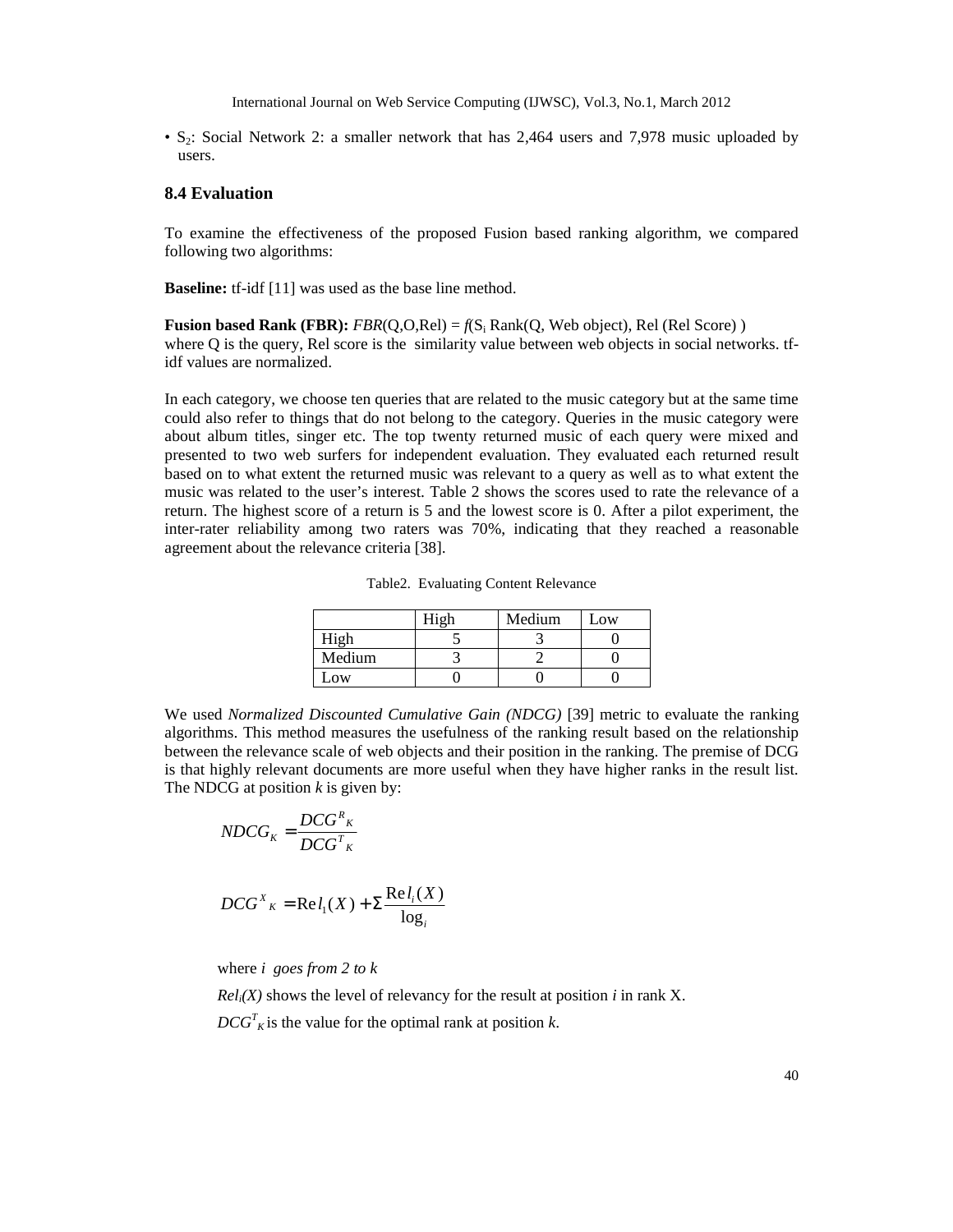# **9. RESULTS AND DISCUSSIONS**

We evaluated the performance of two different ranking approaches. The NDCG values were averaged over all queries without considering the differences in the size of social networks and the degrees. As shown, FBR method performed better than the baseline algorithm. Figure 5 shows that, for the first 20 search results, the NDCG values of FBR are higher than that of the baseline algorithm.



Figure 5. NDCG: Fusion Based Rank Vs Baseline

The performance of these two algorithms is compared in two social networks with different size. To make the results more comparable, we only used searchers for the music category in both networks. The NDCG results from two social networks are shown in Figure 6.



Figure 6. NDCG: Fusion Based Rank Vs Baseline for Larger Social Network 1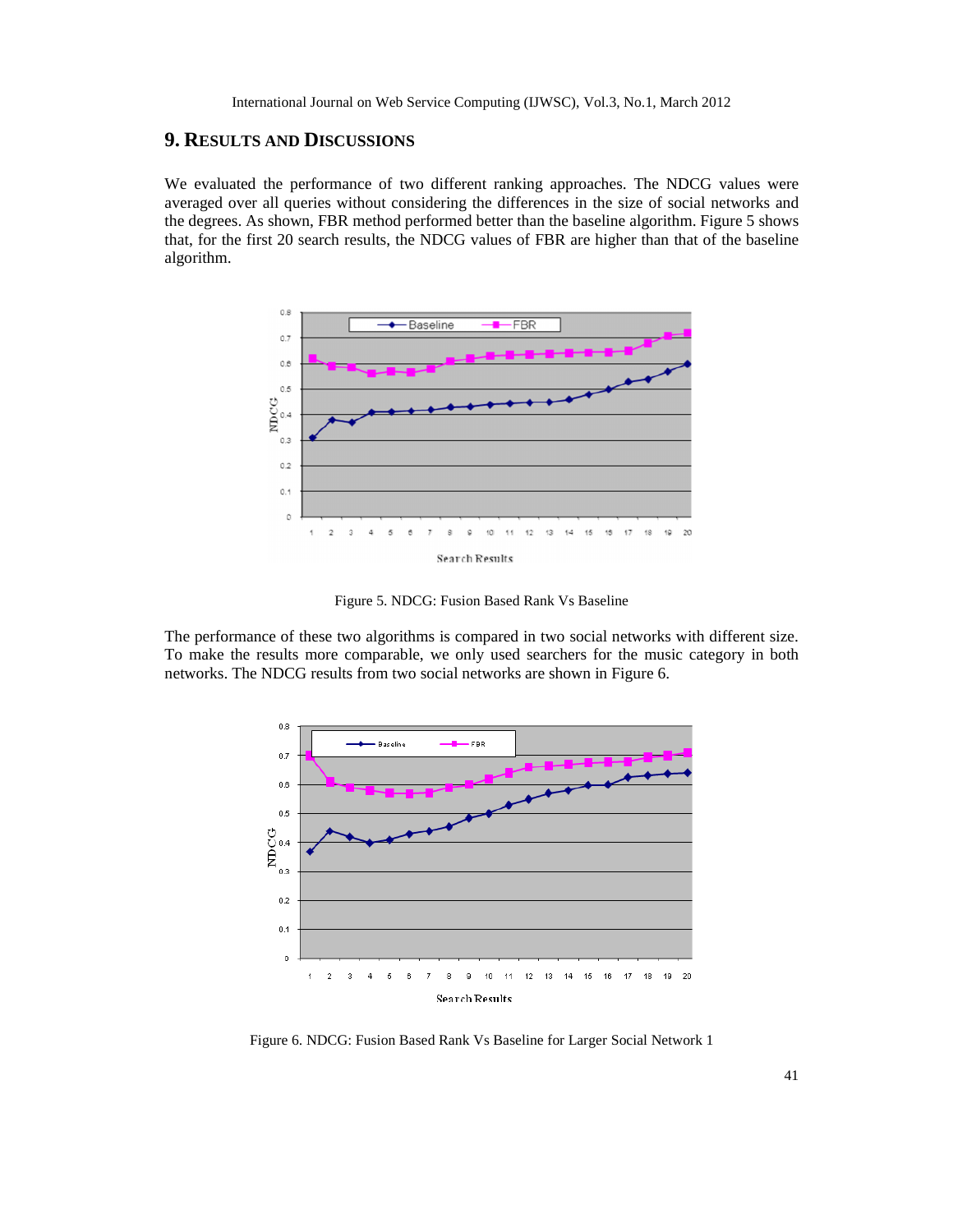The NDCG scores are averaged over all queries from searchers of music for the two networks. As shown, for the larger social network 1, the FBR method performs better than the baseline algorithm. But the difference in the smaller social network 2 is minimal as shown in Figure 7.



Figure 7. NDCG: Fusion Based Rank Vs Baseline for Small Social Network 2

# **10. CONCLUSION**

Social networks facilitate the formation of user generated content in diverse formats. Such networks smooth not only the classification user oriented web objects but also social indexing. Users send comments and feedbacks, likes or dislikes resources, upload and share multimedia contents, communicate online with social contacts, pour in wiki-style knowledge bases, maintain personal bookmarks.

In this paper, the web object ranking problem in case of social networks where traditional ranking algorithms are no longer valid is explored. The fusion based rank (FBR) method integrates many social networks and identifies the relationship graph considering the valid interlinks among the related or duplicate web objects. The results of our evaluation studies indicate that overall, the FBR framework can return better search results than the traditional tf-idf ranking algorithm in terms of relevance, the ranking effectiveness of returned search results as it considers the global information of a social network. But its performance is appreciable only as the network size reaches a certain magnitude. FBR method is more effective than the baseline approach as it considers the global information of social networks. FBR method benefits more from large social networks than from small networks.

### **REFERENCES**

- [1]. Voss, Jakob (2007) "Tagging Folksonomy and Co-Renaissance of Manual Indexing", Proceedings of the International Symposium of Information Science, pp. 234–254.
- [2]. Ding C., He X., Husbands P., Zha H., & Simon H. (2001-2002) "Pagerank, Hits and a Unified framework for link analysis", NERSC Division, Lawrence Berkeley National Laboratory, University of California, Berkeley, CA 94720, pp. 1-12.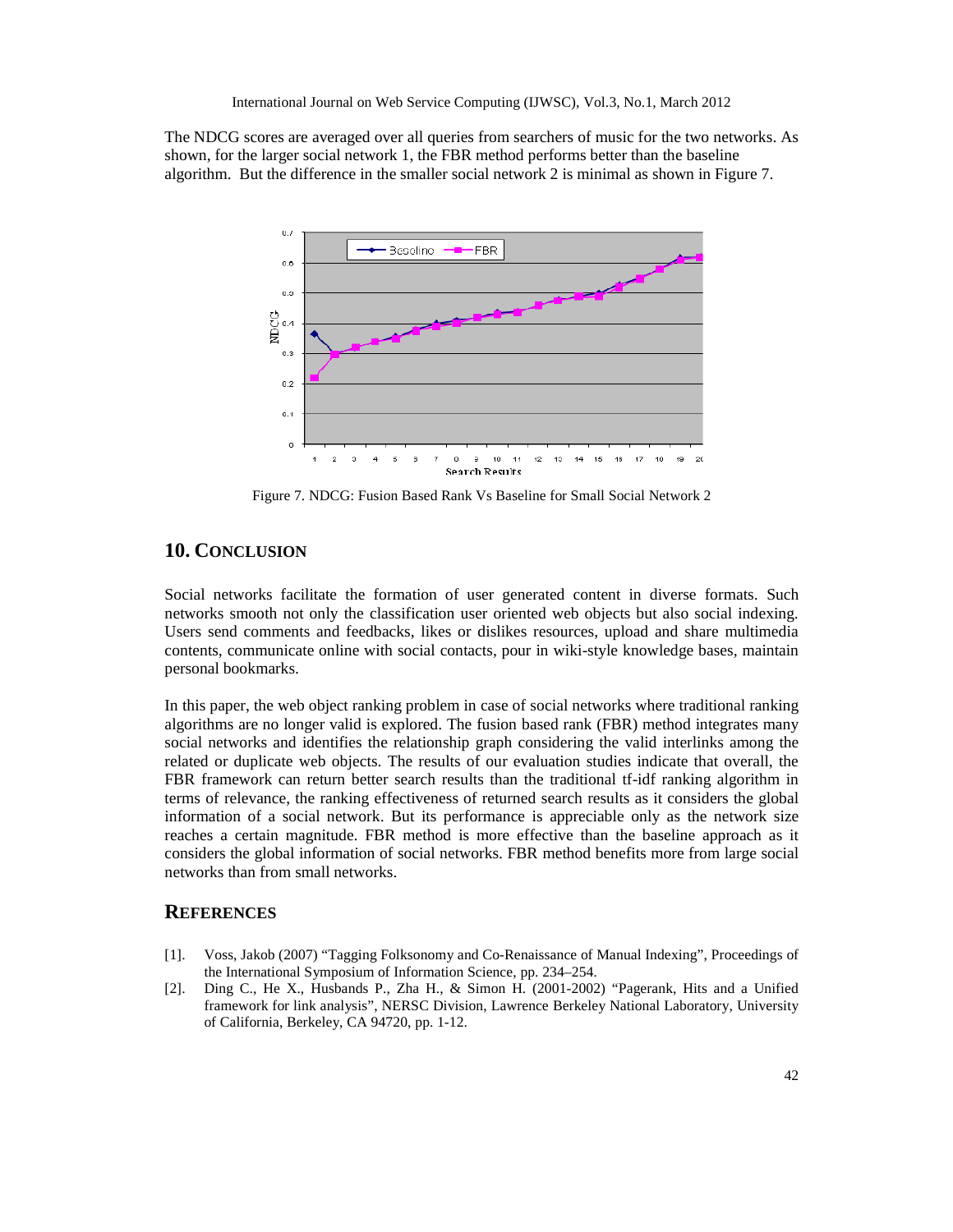- [3]. Nie Z., Zhang Y., Wen J.R. & Ma W.Y. (2005) Objectlevel ranking: Bringing order to web objects, Proceedings of the 14thernationalConferenceon World Wide WebChiba, Japan, pp. 567-574.
- [4]. Web Site:Microsoft academic sear[ch,ttp://academic.research.microsoft.co](http://academic.research.microsoft.com/)m/
- [5]. Web Site:Google scholar paper searchtup://Scholar.google.com
- [6]. Froogle. Google product seard thtp://froogle.google.com
- [7]. GoogleVide Google video searchttp://video.google.com
- [8]. Google. Google image seard thtp://images.google.com
- [9]. Yahoo. Yahoo image seard<http://images.yahoo.com>
- [10]. GoogleNews. Google news searbttp://news.google.com
- [11]. PageL., Brin S.,Motwani,R. & WinogradT. (1998)•The pagerank citation ranking: Bringing order to the web, In Technical report, Stanford Digitalbraries,pp. 1-17.
- [12]. Netcraft Limited. (2011) [Online], available dtitp://news.netcraft.com/archives/2011/06/07/June 2011-web-serversurvey.html
- [13]. Brin S. & Page L. (1998) The anatomy of a large cale hyper textual Web search engine Proceedings of<sup>th</sup> WWW Conference, Brisbane, Australiap. 107117.
- [14]. Paul H., Georgia K., & GarciMolina H. (2008) •Can social bookmarking improve web search? Web Search and Data Mining, 1st ACM International Conference on Web Search and Data Mining, WSDM, Stanford, CA, USA, pp. 19206.
- [15]. KleinbergJ. M. (1999) Authoritative sources in a hyperlinked environment burnal of the ACM Vol. 46, No. 5, pp. 604.632.
- [16]. Xi W., ZhangB., ChenZ., Lu Y., YanS.,Ma W.Y. & FoxE. A. (2004)•Link fusion:A unified link analysis framework for multiype interrelated data objects Proceedings of the 13th ternational Conferenceon World Wide Web, p. 319- 327.
- [17]. Bao S., Xue G.R., Wu X., Yu Y., Fei B. & Su Z. (2007) •Optimizing web search using social annotations, Proceedings of WWW, pp. 501.510.
- [18]. URL: [http://www.ebizmba.com/articles/social](http://www.ebizmba.com/articles/social-networking-websites)etworkingwebsites
- [19]. Web Site[:http://www.alexa.com](http://www.alexa.com/)/
- [20]. Web Site[:http://www.compete.com](http://www.compete.com/)/
- [21]. Web Site[:http://www.quantcast.com](http://www.quantcast.com/)/
- [22]. BaezaYates R., Saintlean F. & Castillo C. (2002) b Dynamics, Structure and Page Ranking Proceedings of<sup>th</sup> International Symposium on String Processing and Information RetreRRIE, Springer LNCS, Lisbon, Portugalp. 117.130.
- [23]. Lempel R.& Moran S.(2000)•The stochastic approach for linatructureanalysis (SALSA) and the TKC effect,, Proceedings of the<sup>th</sup>9International World Wide Web Conference, Amsterdam, The Netherlands, pp. 387401.
- [24]. Bharat K. & Henzinger M. (1998) •Improved algorithms for topic distillation in a hyperhed environment, Resarch and Development in **brimation Retrieval**, pp. 10411.
- [25]. Prasad Chebol& Pall Melsted(2008) PageRank and the random surfer modeltoceedings of 19<sup>th</sup> annual ACMSIAM Symposium on Discrete Algorithmsp. 10101018.
- [26]. Google technology overview(2004)•[http://www.google.com/intl/en/corporate/tech.h](http://www.google.com/intl/en/corporate/tech.html)tml
- [27]. Gopal Pandurangan, Prabhakar Raghawardi Upfal (2002)•Using PageRank to Characterize Web Structure, Proceedings of the  $h$ <sup>8</sup> Annual International Conference on Computing and Combinatorics, pp. 33039.
- [28]. Montenegro R.& Tetali P. (2006)•Mathematical aspects of mixing times in Markov chains, Foundations and Trends in Theoretical Computer Science and Issue 3, pp237..354.
- [29]. Lempel R.& Moran S.(2005) •Rank-Stability and Rank-Similarity of Link-Based Web Ranking Algorithms in AuthorityConnected Graphs.Information Retrieval Volume 8, Issue 2Published by Kluwer Academic Publishersp. 245 264.
- [30]. Blum, T.-H. H. Chan & M. R. Rwebangira(2006) •A random-surfer webgraph model, Proceedings of the 8<sup>th</sup> Workshop on Algorithm Engineering and Experiments and the 3 rkshop on Analytic Algorithmics and Combinatorics, ANALCO '06, Society for Industrial and Applied Mathematics, Philadelphia, PA, USA, pp. 2246.